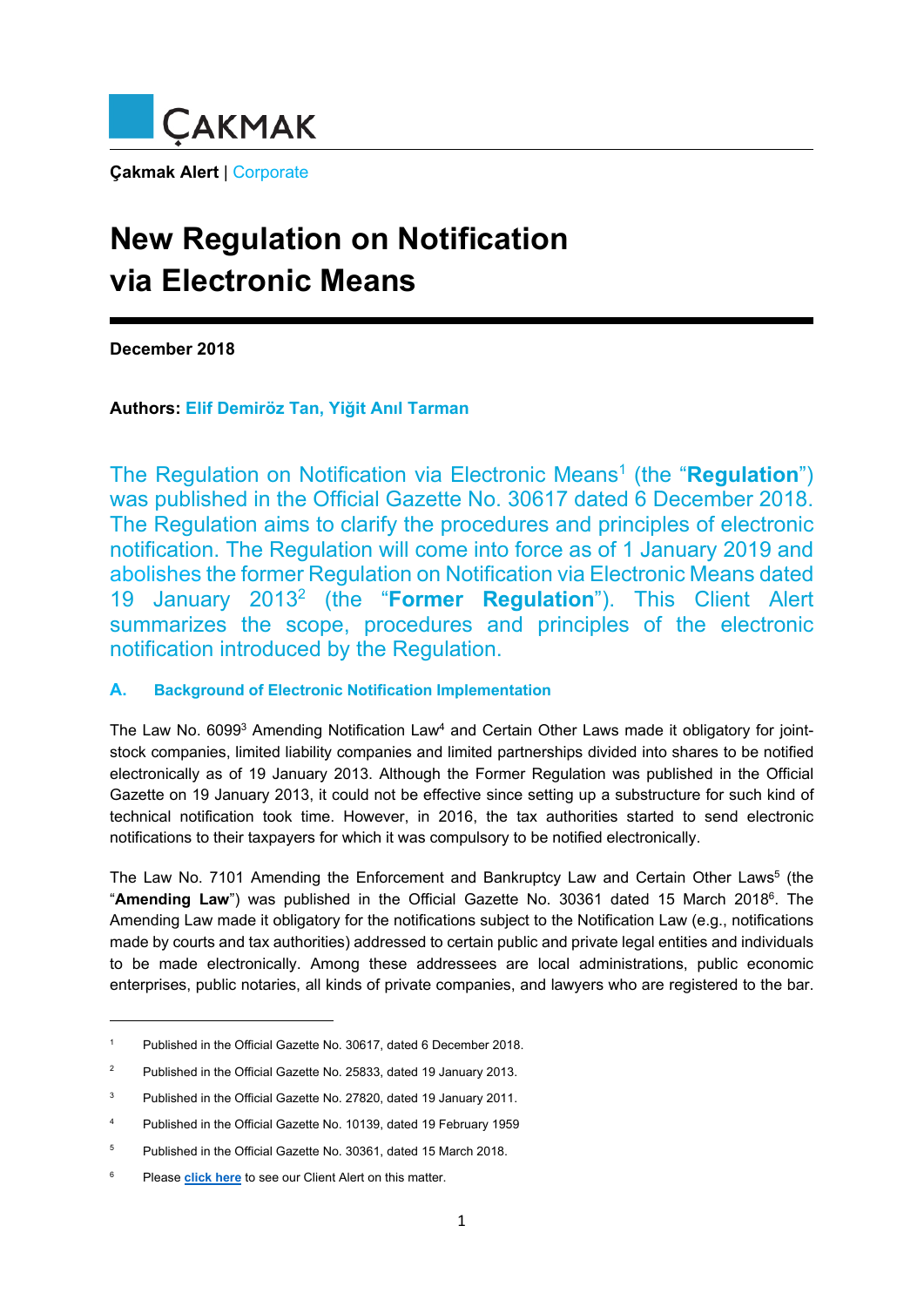From this aspect, the Amending Law expanded the scope of the persons and institutions that are subject to electronic notification considering the terms of both the Law No. 6099 and the Former Regulation.

Following the amendments made to the Notification Law by the Amending Law regarding electronic notifications, the Regulation was published in the Official Gazette No. 30617 dated 6 December 2018 setting forth the procedures and principles of notifications to be made electronically.

## **B. Main Features of the Regulation**

#### **1. Responsible Organization**

The Regulation provides for a National Electronic Notification System ("**NENS**") to be established and managed by Posta ve Telgraf Teşkilatı Anonim Şirketi ("**PTT**") through which the electronic notification transactions will be carried out.

PTT is responsible to establish, provide security for, and operate the NENS.

#### **2. Scope of the Implementation**

The Regulation has made it obligatory for notifications subject to the Notification Law addressed to certain public and private legal entities and individuals to be made electronically, in the areas that follow:

- Public administrations that are indicated in the charts of I, II, III, and IV of the Public Finance Management and Control Law No. 50187 (the "**Law No. 5018**") and the institutions that are bound by these institutions operated by circulating capital,
- Local administrations under the Law No. 5018,
- Other public institutions and organizations established by private laws and funds and surety funds established by law,
- Public economic enterprises and affiliate companies, administrations and institutes of those enterprises,
- Other partnerships of which 50% of the shares of its capital belongs to the public,
- Professional Organizations with Public Institution Status and Supreme Institutions,
- All kinds of private legal entities including those established by law,
- **Public Notaries,**
- Lawyers registered to the bar,
- Registered mediators and experts, and
- Partnerships of which 50% of their shares, public economic enterprises or administrations belong to the public; the entity which the representatives are registered to and authorized to represent before the judicial and administrative authorities; and execution offices or arbitrators.

 7 Published in the Official Gazette No. 25326, dated 24 December 2003.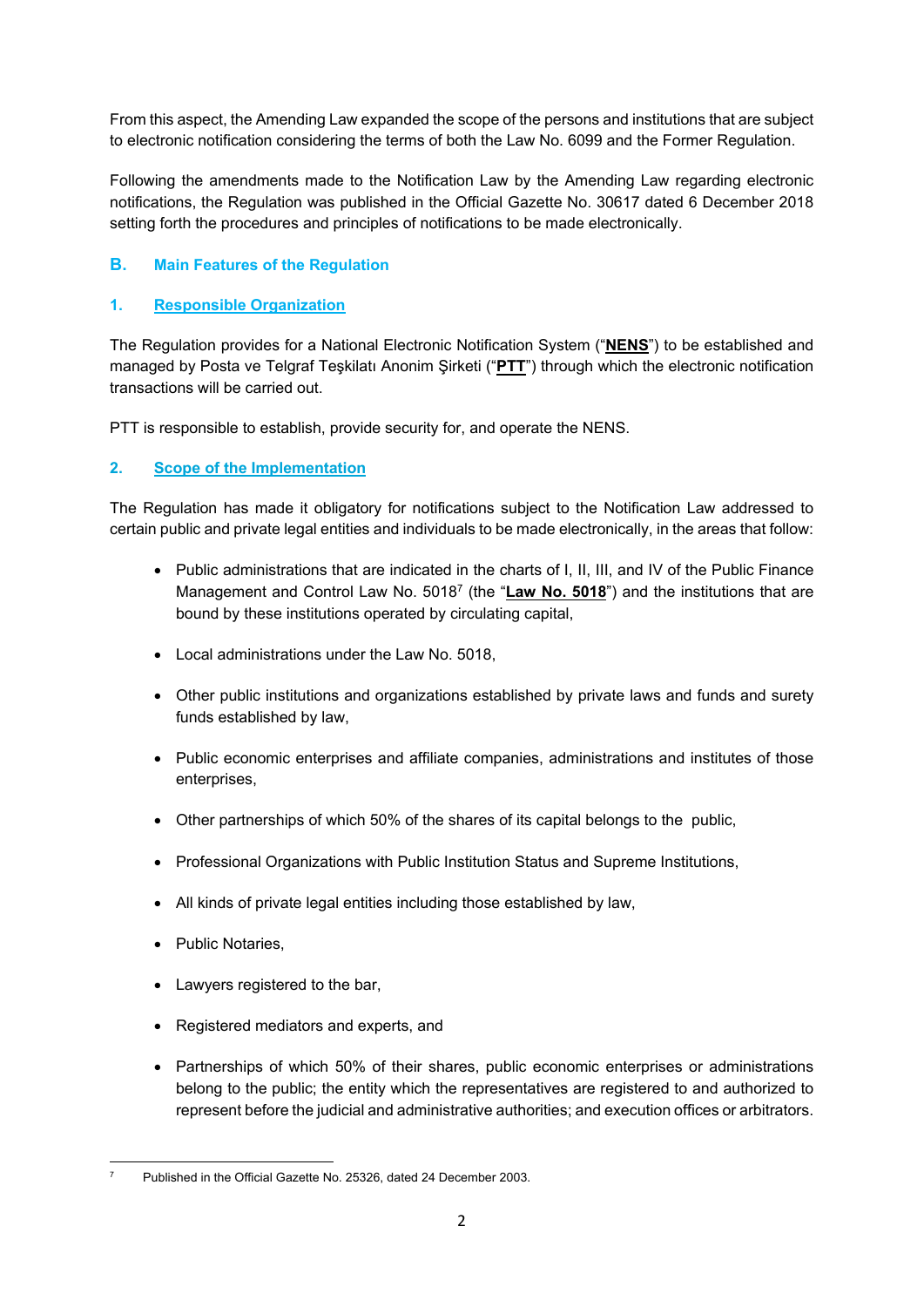Other than those legal persons, institutions and organizations, real persons or legal entities may obtain electronic notification addresses, if they wish to do so. Should they prefer obtaining such an address, it is obligatory for them to be notified electronically.

## **3. Obtaining Electronic Notification Address**

Persons and entities which are obliged to obtain an electronic notification address under the Regulation must apply to PTT within **one month** starting from the effective date, which is determined as **1 January 2019**.

Applications for private legal entities shall include a Central Registration System (MERSİS) number and system information and individuals shall apply with identity information including a Turkish Republic identity number. PTT may ask for additional information or documents from the applicants. PTT shall form a unique and single electronic notification address within one month from the application date and register it within the NENS.

## **4. Sending and Receiving Electronic Notifications**

Persons or entities which are authorized to deliver notifications shall prepare an electronic notification message and submit it to the NENS. The NENS will then deliver the notification to the addressee's electronic notification address, which is provided by PTT.

The notification shall be accepted to be made at the end of the **fifth day** following the delivery of the electronic notification to the addressee's electronic notification address.

The addressee can ask to be informed by PTT via SMS or e-mail whenever an electronic notification is delivered, which is optional for the addressee. This message or e-mail is solely for informative purposes and has no effect upon the validity of the actual electronic notification.

Users will be able to access the electronic notification address through secured electronic signature, the e-Government Gateway, or through a password to be given by PTT.

#### **5. Evidence Records**

The NENS shall keep records of whether the electronic notification has reached the addressee and inform the sender of the evidence record immediately and no later than **24 hours**. These evidence records are accepted as material evidence unless otherwise proven.

#### **6. Primary and Subsidiary Process Officials**

Legal entities subject to the Regulation (i.e., joint stock companies) shall determine **at least one and at most ten** primary process official(s) to carry out the activities regarding the electronic notifications on behalf of the entity and notify such authorization to PTT.

Primary process officials can appoint subsidiary officials to carry out certain activities regarding electronic notification and add and remove the subsidiary officials through the NENS.

#### **7. Keeping of the Transactions Data and Evidence Records**

Article 15 of the Regulation states that the data of the transactions made through the NENS will be kept for certain periods. According to such article: